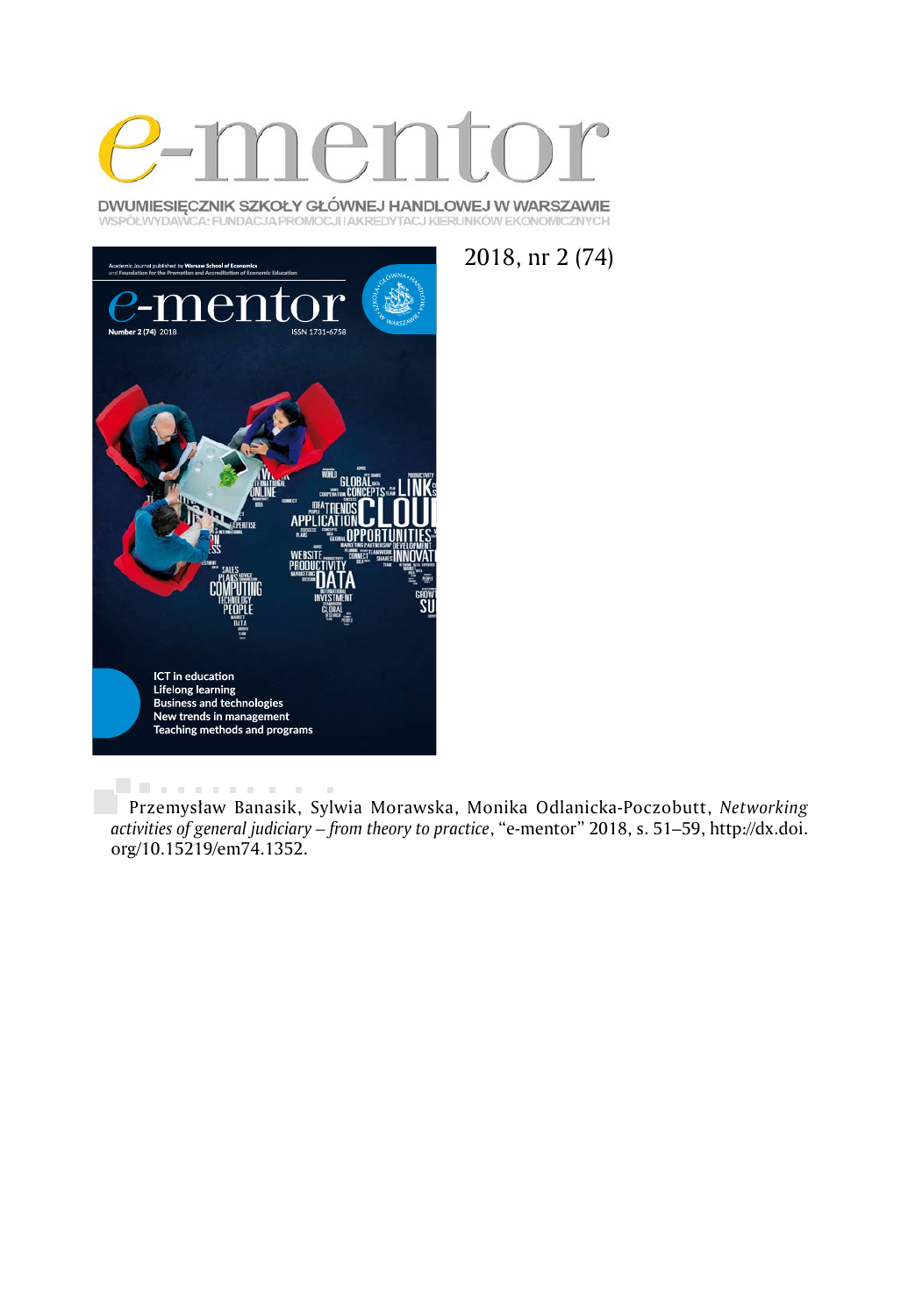# Networking activities of general judiciary – from theory to practice

*Przemysław Banasik*\* *Sylwia Morawska*\*\* *Monika Odlanicka-Poczobutt*\*\*\*

*Over the last three decades, networks – as a field of research – have acquired a significant place among management sciences. Unfortunately, in the judiciary they have become a subject of more careful analyses only recently, which resulted in a large discrepancy of knowledge – both in theory and in its practical adaptation for the needs of the courts. In order to fill this cognitive gap, an attempt was made to identify levels of organizational maturity of common courts in applying a network form of coordination to auxiliary activity. The basis material for the research was provided in 72 interviews with presidents and court heads, and observations of a non-standardized process of information exchange and knowledge sharing within the voluntary court network established during the implementation of the project hosted by the National School of Judiciary and Prosecutor's Office (Krajowa Szkoła Sądownictwa i Prokuratury) Education in time management and court proceedings costs – case management (Edukacja w dziedzinie zarządzania czasem i kosztami postępowań sądowych – case management). 60 regional, district and appeal courts from different appeals cooperated horizontally within the scope of this network. During the project, organizational and management solutions were implemented, such as: improvement of case flow management and efficiency of proceedings, development of effective information policy of courts and management of internal and external communication. As part of the exchange of information and knowledge sharing, the courts used the network form of coordination. The procedure proposed in this article designates five levels of organizational maturity of courts in the implementation of the network form of coordination. The developed procedure can be used to track the progress in the common courts' networking and to inspire the courts to use this form of coordination in practice.* 

### Introduction

Courts count among public sector organizations whose primary form of coordination is hierarchy. Within its framework, communication is conducted vertically, on the line: higher courts (court of appeal,

- \* Gdańsk University of Technology
- \*\* Warsaw School of Economics

 $\mathbb{R}^n \times \mathbb{R}^n$ 

\*\*\* Silesian University of Technology

district court) – lower courts (district court, regional court), and to some extent also on the line: the Ministry of Justice – courts. It is based mainly on control, guidelines or commands rather than cooperation or knowledge sharing. There are no fixed platforms and mechanisms for horizontal cooperation and information exchange between courts of the same level between appeals. This lack causes difficulties in promoting the best management practices, diversification of standards and quality of management, reducing the effectiveness of the judicial authorities.

The work of courts of law may be divided into the so-called adjudication activity (basic) and auxiliary activity, which plays a subservient role in relation to the basic activity. The main aim of the basic activity of the judiciary is to issue fair judgments without unreasonable delay passed by an independent and impartial court. Auxiliary activities are focused on ensuring appropriate technical, organizational and property conditions for the functioning of the court, allowing it to perform tasks related to justice and legal protection (activities subject to the head of the court) as well as ensuring proper internal court proceedings directly related to the performance of tasks referred to above (activities subject to the president of the court).

The article attempts to identify the levels of organizational maturity of common courts in implementing the network form of coordination in auxiliary activity. The authors deliberately omitted the issue of network coordination as part of the basic activity, as it is characterized by a specificity resulting from the fact that the basic activity is concerned with administering justice, in which the judges are independent. The exchange of information and knowledge sharing in this area is extremely important, since it can serve to build trust in the justice system by unifying views through consensus as part of different interpretative views. A perfect tool for this sake, serving at the same time as a manifestation of the network management paradigm, may be teams of judges (communities of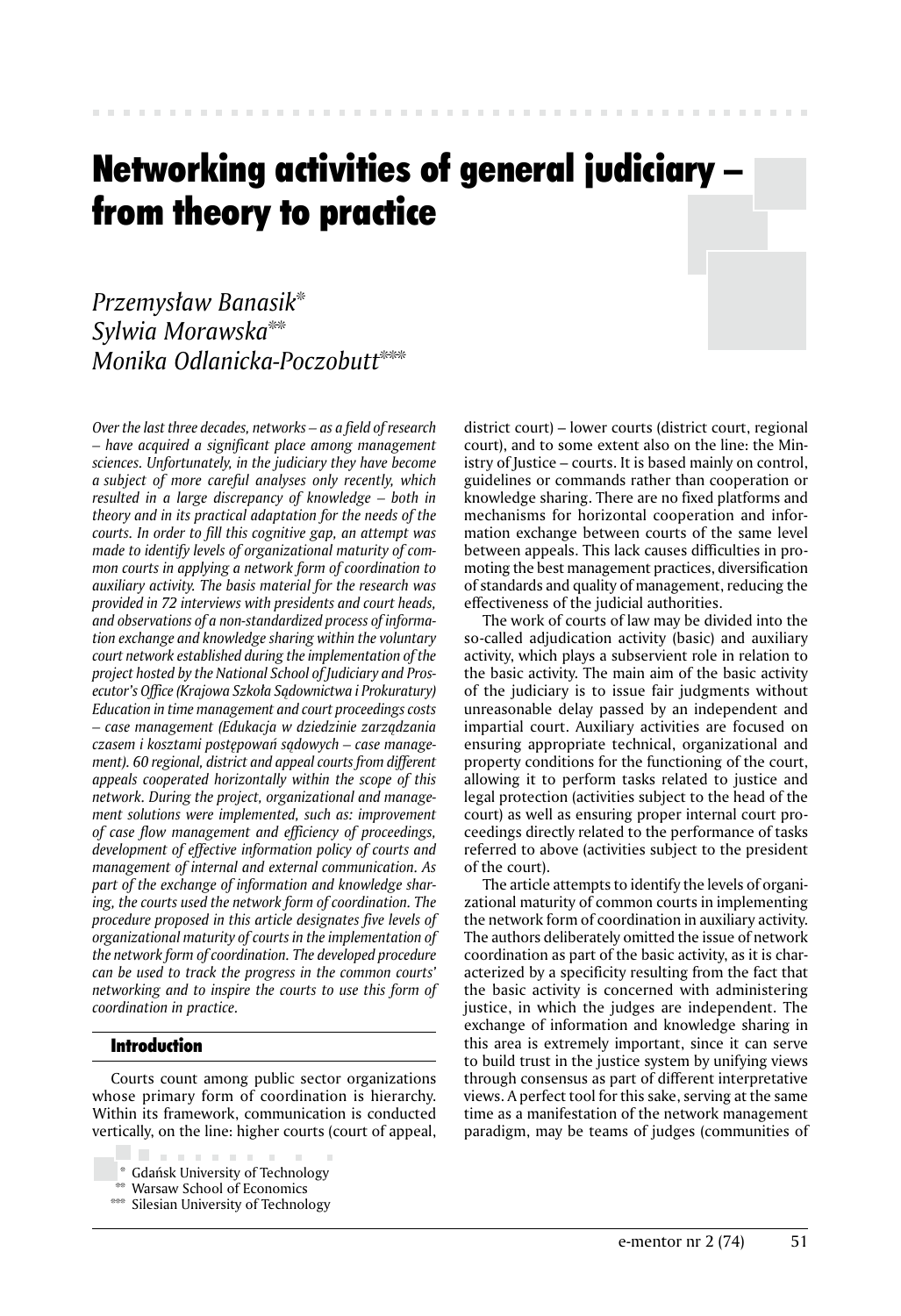Figure 1. Basic and auxiliary activity of courts



Source: authors' findings.

practitioners) in horizontal arrangements within districts and appeals or between districts and appeals in civil, criminal and economic cases. Network coordination as part of the core business will be discussed in the other article.

In the light of the problem highlighted in the article, attempts have been made to determine the organizational maturity levels of courts of law for the networking forms of coordination, together with the indication of potential benefits for the justice system. The article presents the characteristics of five levels of organizational maturity of courts as units of the judiciary.

# A lacuna in theory

Currently, networks are considered a key aspect of social dynamics and the most appropriate form of action of contemporary societies. A common feature of network mechanisms is a reflective self-organization of independent actors involved in complex relationships in the context of mutual interdependence – assuming that such self-organization is based on continuous dialogue and resource sharing aimed at implementing mutually beneficial projects, as well as at solving conflicts and dilemmas inherent in this kind of contacts (Klijn, Kopennjam, 2011, p. 127). Networks as a research area have gained a significant place in management sciences, including also public management. We are witnessing the development of the second generation of research on network management, which focuses on questions that have yet to be answered. These questions concern the future based on networks of coordination linking different levels of management, meta management of self-regulating networks, the role of discourse in relation to network governance, and the problem of democracy and the potential of network governance (Jessop, 1998, 2002; Kickert, Klijn, Koppenjan, 1997; Rhodes, 1997a, 1997 b; Foucault, 1991; Dean, 1999; Rose, 1999; Rose, Miller, 1992; Kooiman, 1993; Mayntz, 1991; Scharpf, 1993, 1994, 1997; March, Olsen, 1995; Powell, DiMag-

gio, 1983, 1991; Scott, 1995; Torfing, 2010). Research within the subdiscipline of public management concerns primarily public administration. The courts and their potential for network coordination have so far remained beyond the interest of researchers, probably because of the mechanism of hierarchical subordination that characterizes judicial organization.

Networks are increasingly seen as a remedy for the malfunction of the state and its administration as well as a way of dealing with market failures. Their advantages and serviceability are thus emphasized, indicating that:

- 1. they have the potential to anticipate problems and respond flexibly,
- 2. they are able to aggregate information, knowledge and to interpret it, which enables making rational decisions,
- 3. they serve to solve conflicts between their participants by offering negotiated, consultative and decision-making procedures,
- 4. they facilitate making economically rational and socially legitimate decisions,
- 5. they enable conducting experiments and searching for alternative and innovative solutions,
- 6. they boost the flexibility of public actions by means of the resources of external partners,
- 7. they increase the likelihood of public policies being implemented through the involvement of network actors in shaping the objectives of these policies and the methods of achieving them (Klijn, Kopennjam, 2011, p. 129; Mazur, 2015, p. 40).

Courts (as well as other organizations of both private and public sectors) are embedded in a dense structure of ties with their environment (Czakon, 2007, p. 18; idem, 2012, p. 22), which includes also other courts. Although the legal frameworks for their creation and for their functioning are identical, the courts are characterized by diversity. And it is not only about the differences resulting from the hierarchy – they differ both in their material resources (depending on size) and in non-material resources: knowledge and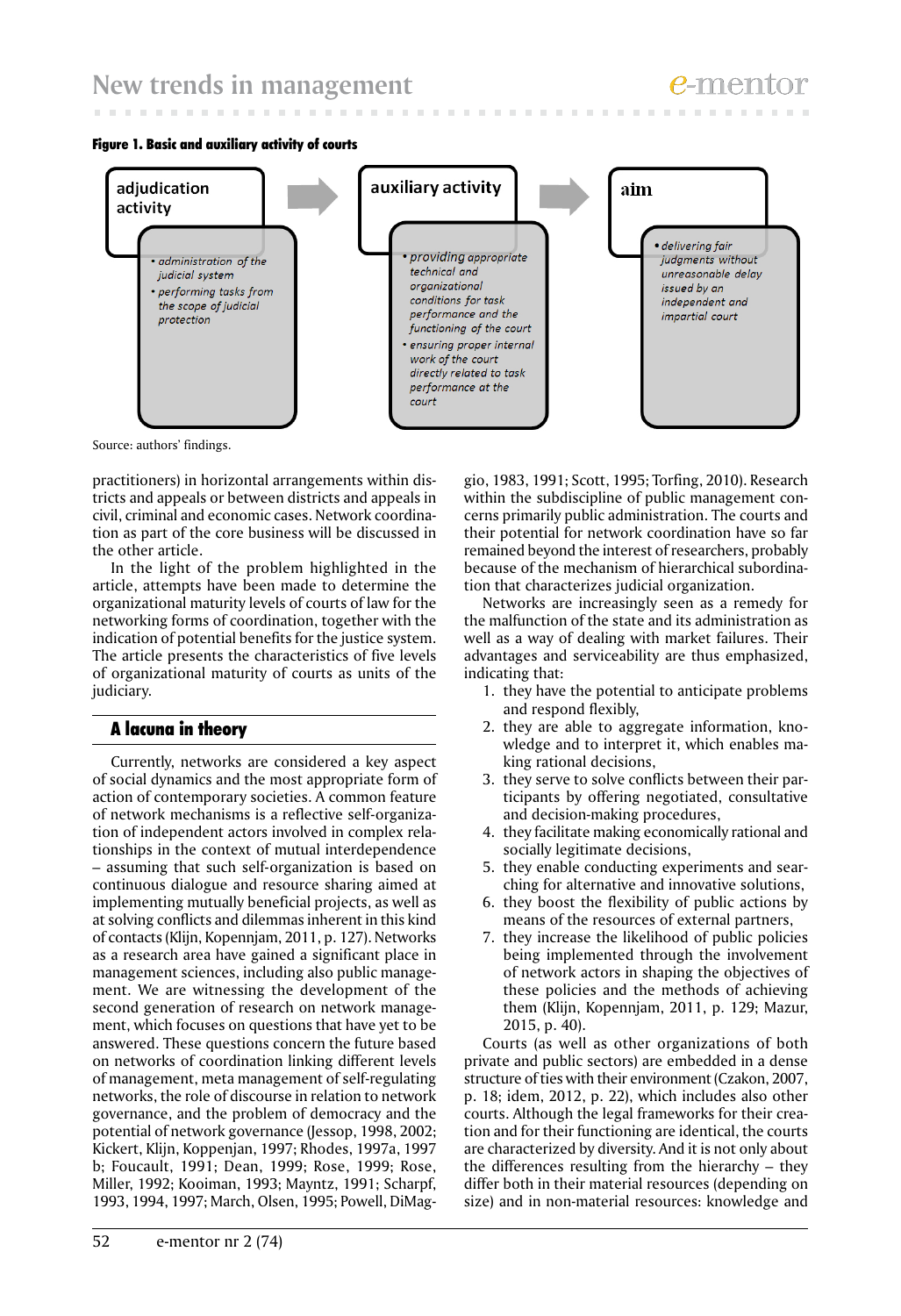skills of employees, but also organizational culture and the ability to learn (Banasik, Brdulak, 2015, p. 33) as well as reputation and a network of contacts (Banasik, Morawska, 2016, p. 428). Courts should strive to unify the services they offer – both in the areas of case-law and administrative law – as opposed to enterprises, where resources together with their key competences serve to build competitive advantages on the market. Courts do not compete by means of products or services for the client; the local characteristics of the court is determined by regulations. Moreover, a citizen has the right to obtain the same quality of service in every court. The common judiciary is based on a hierarchical form of coordination (Banasik, Kuczewska, Morawska, 2018, p. 4), and the architect of this subordination is the legislator who has decided on at least two-stage court proceedings. The number of courts of appeal and, within their frame, district courts (district) as well as of regional courts subordinate to them depends on the second "architect", i.e. the minister of justice. The common judiciary now consists of eleven appeals. Defining tasks and determining the number and location of courts in legal regulations operates on a principle of stability, and therefore means immutability, petrification, as well as the inability to respond to changing environment, and consequently may cause regulatory dysfunction.

A counterbalance to the hierarchy may be voluntary court networks, oriented to the creation, acquisition, dissemination and use of knowledge, and the implementation of mutual learning processes and processes of commercialization of knowledge and information - i.e. innovation networks. We can follow the antecedents for the innovation network in common courts by referring to the multicentricity of the law. A departure from a hierarchically ordered and monocentric model of the legal sources system, which can be depicted as a pyramid or a ladder has recently been observed. The network architecture is possible both in a vertical system (court – interested party), as well as in a horizontal system (court – court or court – law corporations). In a horizontal

configuration, homogeneous networks (court – court) or heterogeneous networks (court – law corporations) are possible. The task of heterogeneous horizontal networks should be to search for innovative solutions among organizations that are close to organizational law courts, while their adaptation to the needs of courts could take place within horizontal homogeneous networks. The study of social expectations and anticipatory identification of problems, as well as flexible response to them, would be implemented as part of heterogeneous vertical networks.

#### Research Methodology

In order to identify the levels of organizational maturity of the network forms of coordination:

- 1. The research problem, subject matter and scope of the research (preliminary stage) were determined and literature studies were conducted, involving analysis of source documentation, historical materials and reports made available by the National School of Judiciary and Public Prosecutor's Office (Krajowa Szkoła Sądownictwa i Prokuratury), Ministry of Justice of the Republic of Poland and studies prepared by international organizations.
- 2. Interviews with respondents were carried out from November 2015 to March 31, 2016 (72 free interviews with presidents and court heads). In a free interview, sometimes also called an indepth ethnographic interview, the interviewer is free to arrange the sequence of questions, and the way they are formulated depending on the circumstances of the interview. The interview was conducted on the basis of a questionnaire standardized in a greater degree.
- 3. Investigations were made into a non-standardized process of information exchange and knowledge sharing through voluntary court networks between pilot courts during the implementation of good managerial and organizational practices.

#### Figure 2. Hierarchy in Common Courts



Source: authors' findings.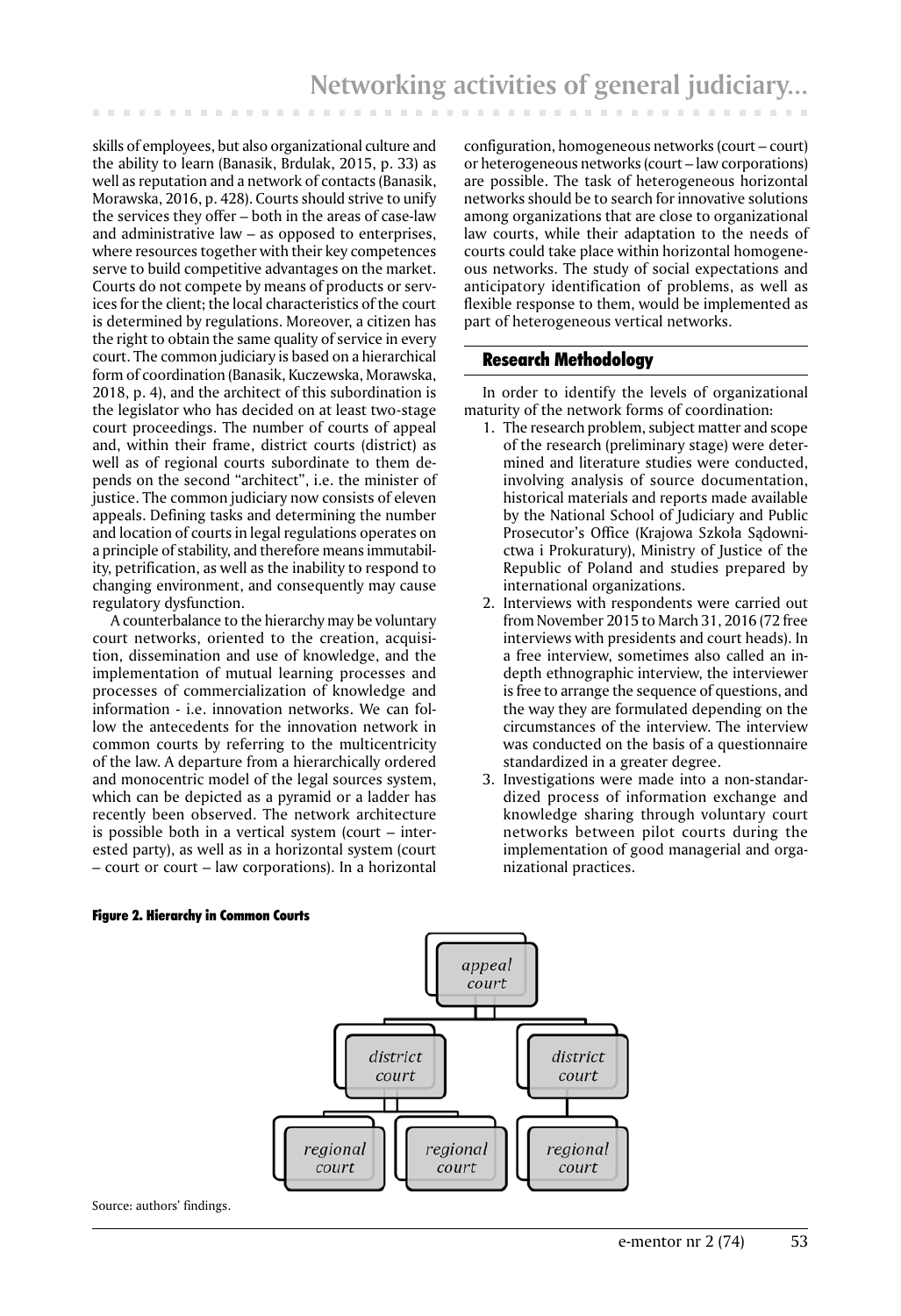Analysis of the results of a pilot consulting project on the implementation of modern methods of common courts management, carried out in 2011–2015 as *PWP Edukacja w dziedzinie zarządzania czasem i kosztami postępowań – case management* (*Education in the field of time management and costs of proceedings – case management* Project POKL 05.03.00-00-012/1), became an inspiration to enhance the study of network coordination in common courts.1 As part of a pilot project in sixty selected common courts (district, regional and appeal courts), with the support of external experts, a project "good practices" was implemented,<sup>2</sup> which proposed management improvements in the areas of communication, human resources management and the use of modern technologies to monitor the flow of cases through the court and finances. External experts, in cooperation with the presidents and directors of the pilot courts, were identifying process, organizational and social innovations, describing them and then implementing them in all pilot courts. The pilot was complemented by workshops supporting the implementation of the "good practices" in the area of improving the service of the client, managing the flow of cases and workload in the department, the use of modern technologies in the justice system, work organization in the judge's caseload, human resources management and court finances as well as modern leadership in the judicial systems. As part of the pilot, communities of practitioners, consisting of presidents and heads of the pilot courts, were also established.3 Presidents and directors met regularly and voluntarily to develop management solutions that would be optimal from the point of view of the organization of justice. These meetings constituted a sort of a platform for vertical and horizontal exchange of ideas and experiences. Participation of decision-makers in the communities of practitioners guaranteed a practical implementation of the developed solutions. As a result of the pilot, a network of pilot courts was established. As part of the pilot project, a discussion forum was cre-

ated, which served the project participants as means of exchanging views and experiences. It provided easy and quick access to complied knowledge. The analysis of the results of research conducted in pilot courts indicated that there existed a considerable potential in the judiciary for creating voluntary court networks. Their main goal would be to connect its members, facilitate common activities and learning, and, in consequence, to create new solutions to existing problems. The research shows that judicial cooperation neglecting the existing hierarchical subordination is possible (Banasik, Morawska, 2016, p. 430). The multi-entity character and complexity of the organizations under investigation causes many difficulties, not only when analyzing the functioning of emerging networks, but above all, in defining them as a subject of research that can be examined, measured and systematized.

 $\sim$ 

Networks created as a result of project implementation:

- 1. are voluntary (network members remain independent and interact only when needed; the links between them are loose and sporadic; these networks assume a loose form of cooperation and their primary purpose is knowledge sharing),
- 2. do not have a separate management unit, organizations make decisions on equal terms,
- 3. they are at an initial stage of development, in which relationships are built, standards set, and directions of action determined. It is difficult to talk about a high degree of trust, links with other networks or strong relationships (Banasik, Morawska, 2015, pp. 35–57; Banasik, Morawska, 2016, pp. 421–436).

It can also be assumed that as a result of the project, the concept of network in the surveyed entities is used as the basis for introducing innovations and new ways of managing complex interactions (Brzóska, 2014, p. 46).

. . . . . . . . . . .

<sup>&</sup>lt;sup>1</sup> A more general description and results of the research in the field of the potential of common courts in the implementation of the network coordination form are presented in the publication: Banasik, P., Morawska, S. (2015), Zarządzanie (współzarządzanie) sieciowe i zarządzanie sieciami w wymiarze sprawiedliwości – wyzwania, *Studia i Materiały. Wydział Zarządzania Uniwersytetu Warszawskiego*, pp. 98–112.

 $2$  The following "good practices" were implemented as part of the pilot: 1. Managing the tasks of court referendaries, 2. Managing changes in employees' attitudes, 3. Electronic ordering, 4. IT tools for internal communication, 5. Managing court records in digital form, 6. Analysis of activities in the case law, 7. Management of employee knowledge and competences, 8. Non-financial instruments of motivation, 9. Standardization of workstations, 10. Examination of satisfaction of court employees, 11. Staff audit, 12. Participatory model of court management, 13. Management of employee innovation, 14. Improvement of the case law support system, 15. Management of recruitment and adaptation of employees, 16. Organization and functioning of the Customer Service Office, 17. IT system of resource reservation, 18. Management of the system of periodic employee evaluation, 19. Audit of computer security, 20. Management of IT resources and services, 21. Improvement of the court image, 22. Court in the social environment, 23. Organization of accounting in the environment of new technologies, 24. Court as a self-learning organization.

<sup>&</sup>lt;sup>3</sup> A community of practitioners is defined as "a group of people who share interest in a specific area and who increase their knowledge about it through permanent, regular interaction. A community of practitioners can be treated as a platform for both formal and informal communication based on the involvement of all participants and focused on increasing their knowledge.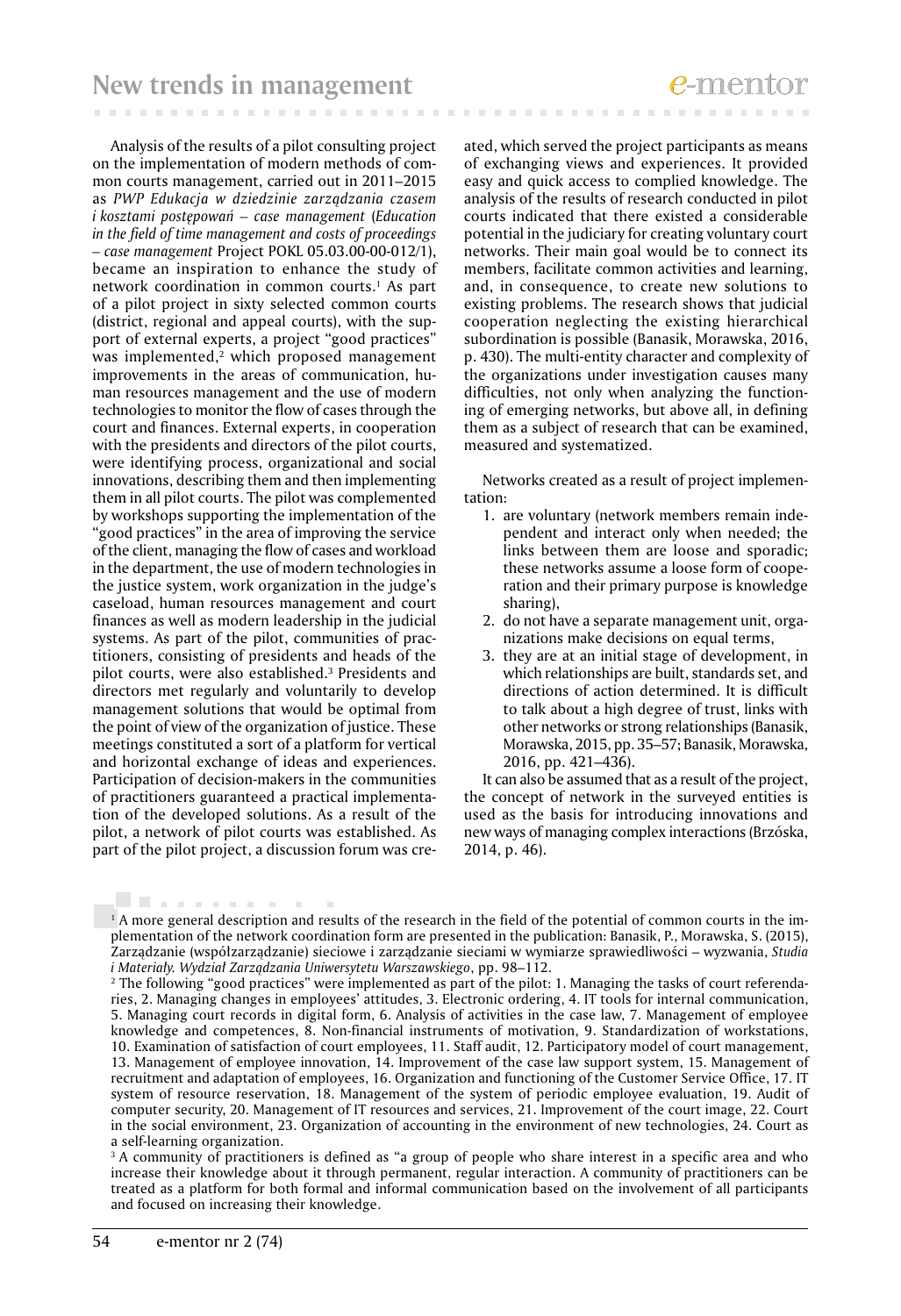# Discussion of the obtained results – levels of organizational maturity for networking observed at courts

The conducted research enabled to identify five levels of organizational maturity of courts. The level system is shown in figure 3.

Table 1 presents a description of individual levels of court maturity for network coordination observed in the courts participating in the project.

#### Figure 3. Levels of organizational maturity of courts



Source: authors' findings.

#### Table 1. Description of the levels of court maturity for the practice of Networking in the common court

| <b>Maturity level</b>                  | <b>Characteristics</b>                                                                                                                                                                                                                                                 |
|----------------------------------------|------------------------------------------------------------------------------------------------------------------------------------------------------------------------------------------------------------------------------------------------------------------------|
| I<br><b>Initial</b><br>level           | - In the last 24 months, no inter-organizational cooperation (relationship) has been established<br>with other courts, going beyond formal business relationships between courts;                                                                                      |
|                                        | - in the last 24 months no inter-organizational cooperation has been established with<br>other organizations in the field of justice (prosecutors, notaries, lawyers, legal advisers,<br>universities, non-governmental organizations);                                |
|                                        | - in the last 24 months, within the framework of hierarchical networks, employees did not<br>participate in thematic networks (communities of practitioners).                                                                                                          |
|                                        | - In the last 24 months, irregular meetings of presidents or court heads in appeals or districts<br>were held within hierarchical networks.                                                                                                                            |
| Н<br>Repetitive and intuitive<br>level | - In the last 24 months, inter-organizational cooperation with other courts has been<br>established, going beyond formal business relationships between courts in the area of<br>appeal;                                                                               |
|                                        | - within the last 24 months, inter-organizational cooperation was established with other<br>organizations of the area of justice (prosecutors, notaries, lawyers, legal advisers,<br>universities, non-governmental organizations) as part of bilateral contacts;      |
|                                        | cooperation within the network is irregular;<br>$\qquad \qquad -$                                                                                                                                                                                                      |
|                                        | - in the last 24 months, within the framework of regulatory networks, court employees<br>participated irregularly in thematic networks (communities of practitioners), the court was<br>an absorber of knowledge in the framework of inter-organizational cooperation; |
|                                        | - In the last 24 months, irregular court meetings of presidents or court directors within<br>a district or appeal were held within hierarchical networks.                                                                                                              |
| III<br>Defined<br>level                | - In the last 24 months, inter-organizational cooperation with other courts has been<br>established in the court, going beyond formal business relationships between courts in<br>the area of appeal;                                                                  |
|                                        | - in the last 24 months, inter-organizational cooperation was established with other courts<br>going beyond formal business relationships between courts of various appeals;                                                                                           |
|                                        | - in the last 24 months, inter-organizational cooperation was established with other<br>organizations of the field of justice (prosecutors, notaries, lawyers, legal advisers,<br>universities, non-governmental organizations);                                       |
|                                        | - cooperation within the network is irregular;                                                                                                                                                                                                                         |
|                                        | - in court in the last 24 months as part of hierarchical networks, court employees participated<br>in thematic networks (communities of practitioners), the court was an absorber of knowledge<br>in the framework of inter-organizational cooperation;                |
|                                        | - in court in the last 24 months, monthly meetings of court presidents in the districts and<br>appeals were held as part of hierarchical networks.                                                                                                                     |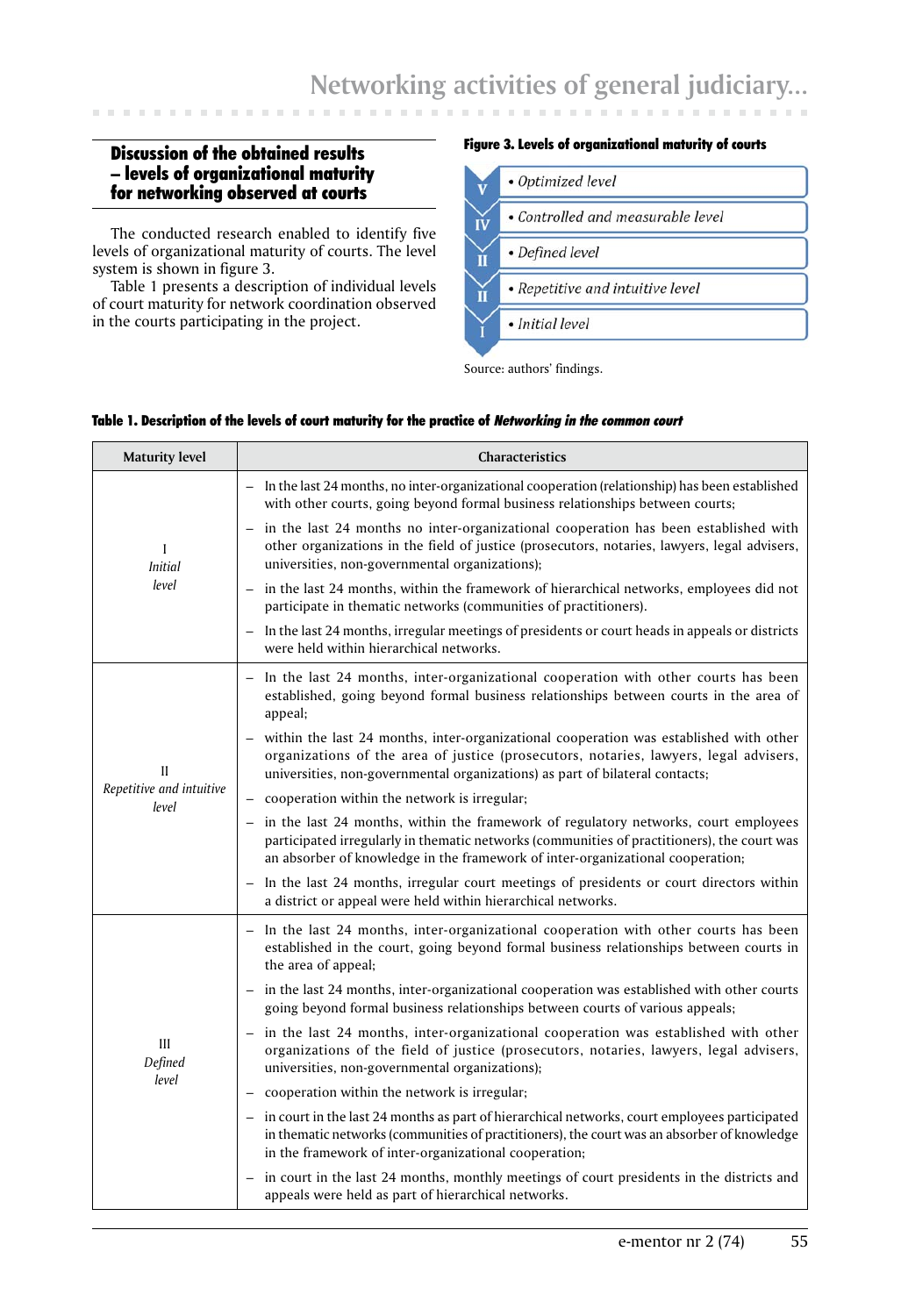**Contractor** 

#### Table 1 – cont.

| <b>Maturity level</b>                    | <b>Characteristics</b>                                                                                                                                                                                                                                    |
|------------------------------------------|-----------------------------------------------------------------------------------------------------------------------------------------------------------------------------------------------------------------------------------------------------------|
| IV<br>Controlled and<br>measurable level | - In the last 24 months, in the court, inter-organizational cooperation was established with other<br>courts, going beyond formal business relationships between courts in the area of appeal;                                                            |
|                                          | - in the last 24 months, inter-organizational cooperation with other courts was established,<br>going beyond formal business relationships between courts of various appeals;                                                                             |
|                                          | $-$ in the last 24 months cooperation within the court has been established as part of cooperation<br>with other organizations in the field of justice (prosecutors, notaries, lawyers, legal advisers,<br>universities, non-governmental organizations); |
|                                          | - cooperation within the network is regular - network actors (their representatives) meet once<br>a month:                                                                                                                                                |
|                                          | - in the last 24 months court employees have regularly participated in thematic networks<br>(communities of practitioners), as part of hierarchical or cooperative networks;                                                                              |
|                                          | - the court was an absorbent and transformer within the framework of inter-organizational<br>cooperation;                                                                                                                                                 |
|                                          | - in court in the last 24 months, monthly meetings of court presidents in districts and appeals<br>were held as part of hierarchical networks.                                                                                                            |
| V<br>Optimized<br>level                  | - In the last 24 months, the court has become an integrator of inter-organizational<br>cooperation;                                                                                                                                                       |
|                                          | - in the last 24 months, inter-organizational cooperation was established with other courts<br>going beyond formal business relationships between courts in the area of appeal;                                                                           |
|                                          | - in the last 24 months, inter-organizational cooperation with other courts was established,<br>going beyond formal business relationships between courts from various appeals;                                                                           |
|                                          | $-$ in the last 24 months cooperation within the court has been established as part of cooperation<br>with other organizations in the field of justice (prosecutors, notaries, lawyers, legal advisers,<br>universities, non-governmental organizations); |
|                                          | - cooperation within the network is regular - network actors (their representatives) meet<br>regularly within the set calendar of meetings, knowledge transfer takes place via an online<br>platform;                                                     |
|                                          | - in the last 24 months court employees have regularly participated in thematic networks<br>(practitioners' communities) as part of hierarchical or cooperative networks;                                                                                 |
|                                          | - the court was an absorber, transformer and creator of knowledge within inter-organizational<br>cooperation;                                                                                                                                             |
|                                          | in court in the last 24 months, regular meetings of presidents or court heads in districts and<br>$\qquad \qquad -$<br>appeals have taken place within hierarchical networks.                                                                             |

. . . . . . . . . . . . . . .

Source: authors' findings.

## General recommendations for networking in the judiciary

The "networked" structure is above all a great challenge to making independent decisions and taking responsibility for one's own actions. In this case, it is not a full control, but an appropriate management style and appropriate tools that support employees and give them space to engage team members in the functioning of the organization, as well as the development of intra-organizational activities, that is, the ability to see the needs, generate and improve ideas as well as the ability to use opportunities and take risks.

Unification of activities within the framework of auxiliary activities of courts in districts and appeals (using the practice developed in the study) would foster increasing trust in the justice system, while appointing groups trained and responsible for activities in this area could contribute to actions aimed at quality management. Collaboration in teams would also have a positive impact on relationships, and in connection with closer cooperation and knowledge sharing – perhaps also on the quality of case law. The effectiveness and efficiency of the network depends on the work of all its elements, so it is important to have a fast flow of information and materials within the existing network (Odlanicka-Poczobutt, 2016, p. 45).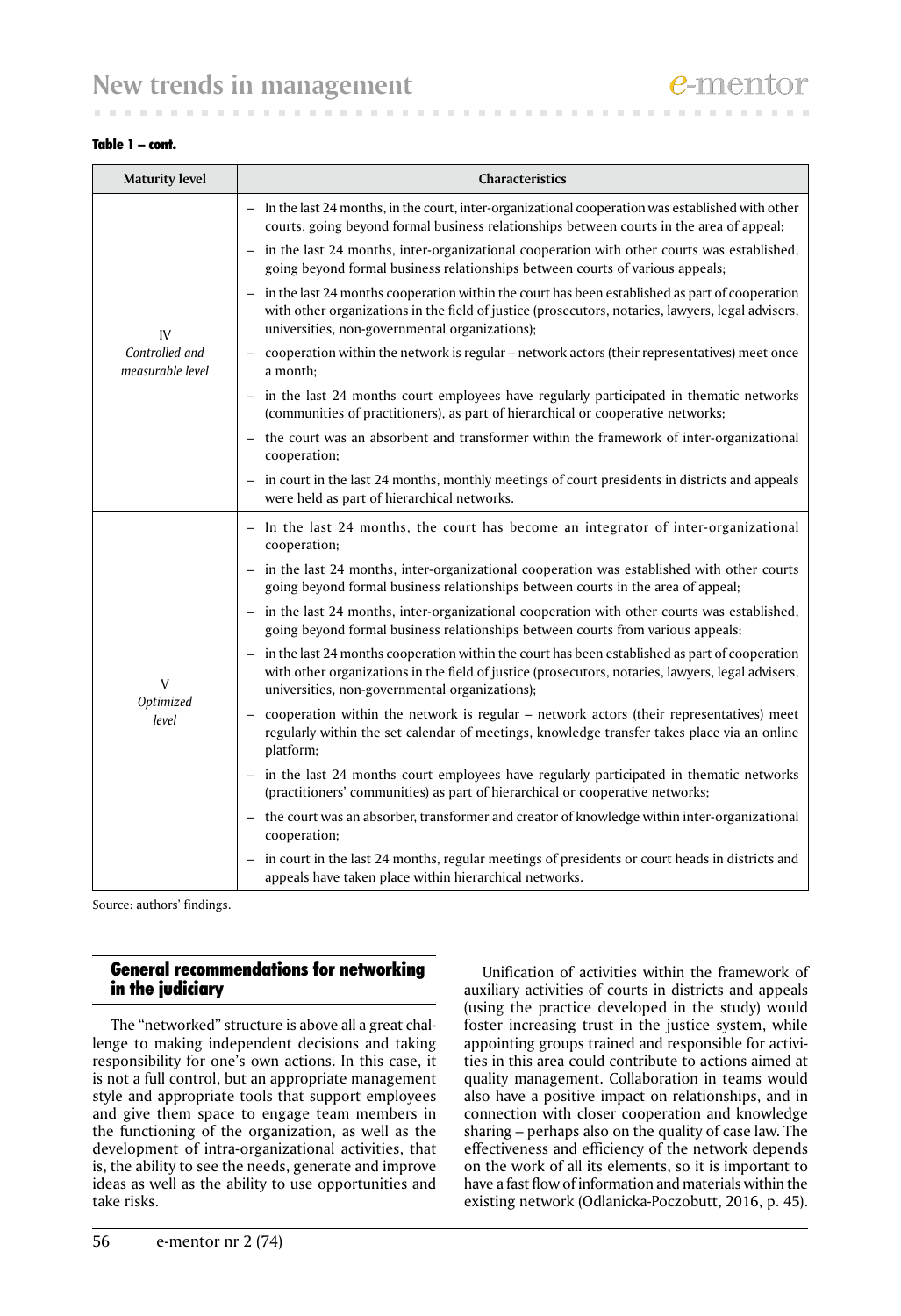Basic recommendations for the network practice form of coordinating cooperation in courts:

. . . . . . . .

- 1. development of tools for active search for the best solutions in the dynamic transfer of knowledge between all network participants at all its levels, which in turn is expected to result in the increase of applicability, including more effective acquisition of knowledge, its unification and consensus between different interpretative views;
- 2. development of tools for knowledge transfer and creation of a database available to members of the network;
- 3. developing a model of horizontal and vertical organizational cooperation between district, regional and appeal courts as well as between courts and external stakeholders of the judiciary;
- 4. improving the efficiency of information and knowledge exchange;
- 5. creating a set of tools supporting the development of inter-organizational cooperation and enabling the use of information, knowledge, skills, competences and motivation to improve and perfect courts – project management, stakeholder analysis, benchmarking, outsourcing, mentoring, coaching, strategic scorecard and kaizen;
- 6. presentation of management concepts that support the development of inter-organizational cooperation: project management, innovation management, knowledge management, human capital management, strategic management, process management, change management and value management.

Potential benefits that could be acquired are:

- 1. joining the courts, facilitating joint activities and learning, and consequently creating new solutions for existing problems;
- 2. evolution of the court towards an open organization involving stakeholders of the judiciary in solving specific problems (implementing the concept of crowdsourcing – drawing ideas from judiciary stakeholders);
- 3. use of intellectual resources, existing outside the court, to carry out innovative changes in the processes and manners of its functioning;
- 4. building social capital through the development of communication with all judiciary stakeholders;
- 5. expansion of networking in the judiciary transfer of "good practices";
- 6. promoting the court as a knowledge-based organization that uses networks for internal and inter-organizational learning;
- 7. supporting the image-building activity of the court – moving away from the image of a bureaucratic-oppressive institution towards an institution of social trust;
- 8. support of court information activities;
- 9. inclusion of other entities in the construction of a judicial area on partnership principals;

10. activating court employees and enhancing their competences.

#### Conclusions

Creating modern, flexible solutions in place of hierarchical structures gives organizations the opportunity to more efficiently obtain resources, reduce costs and increase operational excellence. It also enables more effective learning, and helps to avoid barriers, reduce risks and limit uncertainty. It is worth noting that all these factors translate into the speed of action, i.e. the shortest possible response time of the organization to change occurring in its environment. This is the greatest advantage of the network. The courts are an interesting research object; they create open systems, where organizations are not atomized, and constitute an element of a constantly expanding complex network in which processes of value delivery to various stakeholders are implemented. At the same time, the environment of courts as judicial units is not nameless, and thanks to the relationships of various entities inside voluntary networks – it can be perfected. The results of the research indicate that it is possible to use the network form of coordination in courts – even though hierarchical subordination forms the organizational basis, and communication is mainly based on controls, guidelines and instructions. Cooperation within the network can contribute to the organizational efficiency of public judiciary through a rational use of resources and harmonious cooperation of all organizational elements. The practice of network coordination in common courts can contribute to the use of this form of coordination and help in assessing the level of court maturity on the way to networking.

#### References

Banasik, P., Morawska, S*.* (2015). Usieciowienie wymiaru sprawiedliwości a wyzwania dla kadry zarządzającej. *Edukacja Ekonomistów i Menedżerów. Problemy. Innowacje. Projekty*, 3(37), 35–57.

Banasik, P., Brdulak, J. (2015). Organisational culture and change management in courts, based on the examples of the Gdansk area courts. *International Journal of Contemporary Management*, Vol. 14, 33–50.

Banasik, P., Morawska, S. (2016). Minister Sprawiedliwości – prezes sądu – dyrektor sądu – w kierunku sieciowej koordynacji. *Prace Naukowe Wyższej Szkoły Bankowej w Gdańsku*, 48, 421–436.

Banasik, P., Morawska, S. (2015). Zarządzanie (współzarządzanie) sieciowe i zarządzanie sieciami w wymiarze sprawiedliwości – wyzwania. *Studia i Materiały. Wydział Zarządzania Uniwersytetu Warszawskiego*, 98–112.

Banasik, P., Kuczewska, J., Morawska, S. (2018). Courts Voluntary Networks. A. Marciano, G. Ramello (Eds.). *Encyclopedia of Law and Economics*. DOI: 10.1007/978-1- 4614-7883-6.

Brdulak, J. (2005). *Zarządzanie wiedzą a proces innowacji produktu*. Warsaw: Szkoła Główna Handlowa.

Brzóska, J. (2014). *Innowacje jako czynnik dynamizujący modele biznesowe*. Gliwice: Wydawnictwo Politechniki Śląskiej.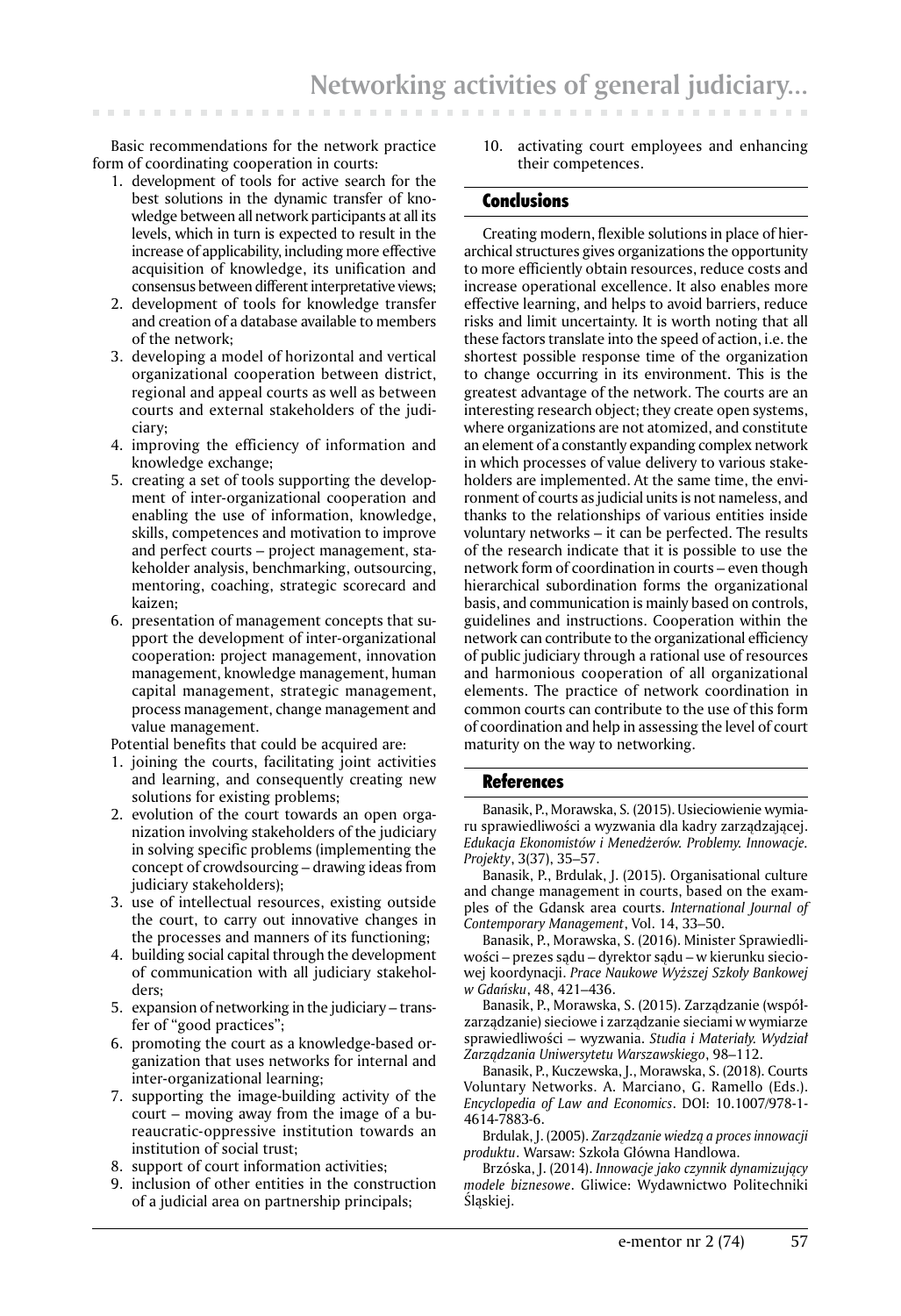Czakon, W. (2007). *Dynamika więzi międzyorganizacyjnych przedsiębiorstwa*. Katowice: Wydawnictwo Akademii Ekonomicznej, 45–50.

Czakon, W. (2012). *Sieci w zarządzaniu strategicznym*. Warsaw: Oficyna Wolters Kluwer.

Dean, M. (1999). *Governmentality: Power and Rule in Modern Society*. Los Angeles, London, New Delhi, Singapore, Washington DC: SAGE.

Foucault, M. (1991). Governmentality. G. Burchell, C. Gordon, P. Miller (Eds.), *The Foucault Efect. Studies In Governmentality With Two Lectures By And An Interview With Michel Foucault*. Chicago: The University of Chicago Press, 87–104.

Jessop, B. (1998). The rise of governance and the risk of failure: the case of economic development. *International Social Science Journal*, 5(155), 29–45.

Jessop, B. (2002). *The Future of the Capitalist State.*  Cambridge: Polity Press.

Klijn, E.H., Joop, F.M. Koppenjan, J.F.M. (2011). Zarządzanie publiczne i sieci powiązań. Podstawy podejścia do rządzenia opartego na teorii sieci. *Zarządzanie Publiczne*, 2–3(16–17), 123–145.

Kickert, W.J.M., Klijn, E.H., Koppenjan, J.F.M. (1997). *Managing Complex Networks: Strategies for the Public Sector*. New York: SAGE Publishing.

Klijn, E.H., J.M.F. Koppenjan, Public management and policy networks: foundations of a network approach to governance, Public Management, vol. 2, nr 2, 135–158.

Kooiman, J. (1993). *Modern Governance: New Government-Society Interactions*. New York: SAGE Publishing.

March, J.G., Olsen, J.P. (1995). *Democratic Governance*. New York: Free Press.

Mayntz, R. (1999). *New Challenges to Governance theory*. Florence: European University Institute.

S. Mazur (Ed.), (2015). *Współzarządzanie publiczne*. Warsaw: Wydawnictwo Naukowe Scholar.

Odlanicka-Poczobutt, M. (2016). *Modele procesów logistycznych w sądownictwie powszechnym*. Gliwice: Politechnika Śląska – Wydział Organizacji i Zarządzania.

Powell, W.W., DiMaggio, J. (1983). The iron cage revisited: Institutional isomorphism and collective rationality in organizational fields. *American Sociological Review*, 4(2), 147–160.

Powell, W.W., DiMaggio, J. (1991). *The New Institutionalism in Organizational Analysis*. Chicago: University of Chicago Press.

Project POKL 05.03.00-00-012/11, *PWP Edukacja w dziedzinie zarządzania czasem i kosztami postępowań sądowych – Case management*, completed in 2011–2015, co-financed with funds of the European Union under the Operational Program Kapitał Ludzki 2007–2013, Priorytet V Dobre rządzenie, działanie 5.3*:* Wsparcie na rzecz Strategii Lizbońskiej.

Rhodes, R.A.W. (1997a). Foreword. W.J.M. Kickert, E.H. Klijn, J.F.M. Koppenjan (Eds.), *Managing Complex Networks: Strategies for the Public Sector*, xi–xv.

Rhodes, R.A.W. (1997b). *Understanding Governance. Policy Networks, Governance, Reflexivity and Accountability*. London: Open University Press.

Rose, N. (1999). *Powers of Freedom: Reframing Political thought*. Cambridge: Cambridge University Press.

Rose N., Miller P. (1992). Political power beyond the state: Problematics of government. *British Journal of Sociology*, 43(2), 172–205.

Scharpf, F.W. (1993). *Games in Hierarchies and Networks: Analytical and Empirical Approaches to the Study of Governance Institutions*. Frankfurt a. M.: Campus Verlag.

Scharpf, F.W. (1994). Games real actors could play: Positive and negative coordination in embedded Negotiations. *Journal of theoretical Politics*, 6(1), 27–53.

Scharpf, F.W. (1997). *Games Real Actors Play: Actor Centered Institutionalism in Policy Research*.

Scott, R.W. (1995). *Institutions and Organizations*. California: SAGE.

Sześciło, D., Mednis, A., Niziołek, M., Jakubek–Lalik, J. (2014). *Administracja i Zarządzanie publiczne. Nauka* 

*o współczesnej administracji*. Warszawa: Uniwersytet Warszawski.

Torfing, J., Sorensen, E. (2009). *Making governance networks effective and democratic through metagovernance*, Vol. 87, No 2, 234–258.

Torfing, J. (2010). Teoria rządzenia sieciowego: w stronę drugiej generacji. *Zarządzanie Publiczne*, 3(13), 97–105.

#### Abstract

*The development of the concept of the network, which is used both to explain complex decisions made in the area of implemented policy and as a basis for introducing innovations, is currently of significant importance for organizations. The analysis of network relations may contribute to increasing the efficiency of managing complex interactions that also arise in the sphere of entities participating in activities aimed at satisfying social needs, which is why the common courts that constitute the system of justice is the subject of interest.*

The purpose of this article was to determine the levels of organizational maturity of common courts for the practice of *cross-referencing within the justice system, the formulation of general recommendations in this area, and indication of potential benefits. The research involved direct interviews and participant observations as a result of the project POKL 05.03.00-00-012/11, entitled PWP Education in the field of time management and court proceedings costs – Case management. Nearly 10% of all courts in Poland were subject to the survey. The research results became the basis for determining the levels of organizational maturity of the courts.*

*The results obtained indicate the potential for the judiciary to create horizontal organizational links, the purpose of which is to connect members of the organization, facilitate joint activities and learning, and consequently create new solutions to existing problems. The research shows that the level of maturity is varied, but judicial cooperation is possible, cutting hierarchical subordination as a voluntary inter-organizational network.*

**Keywords:** network, networking, justice, common courts, levels of organization maturity